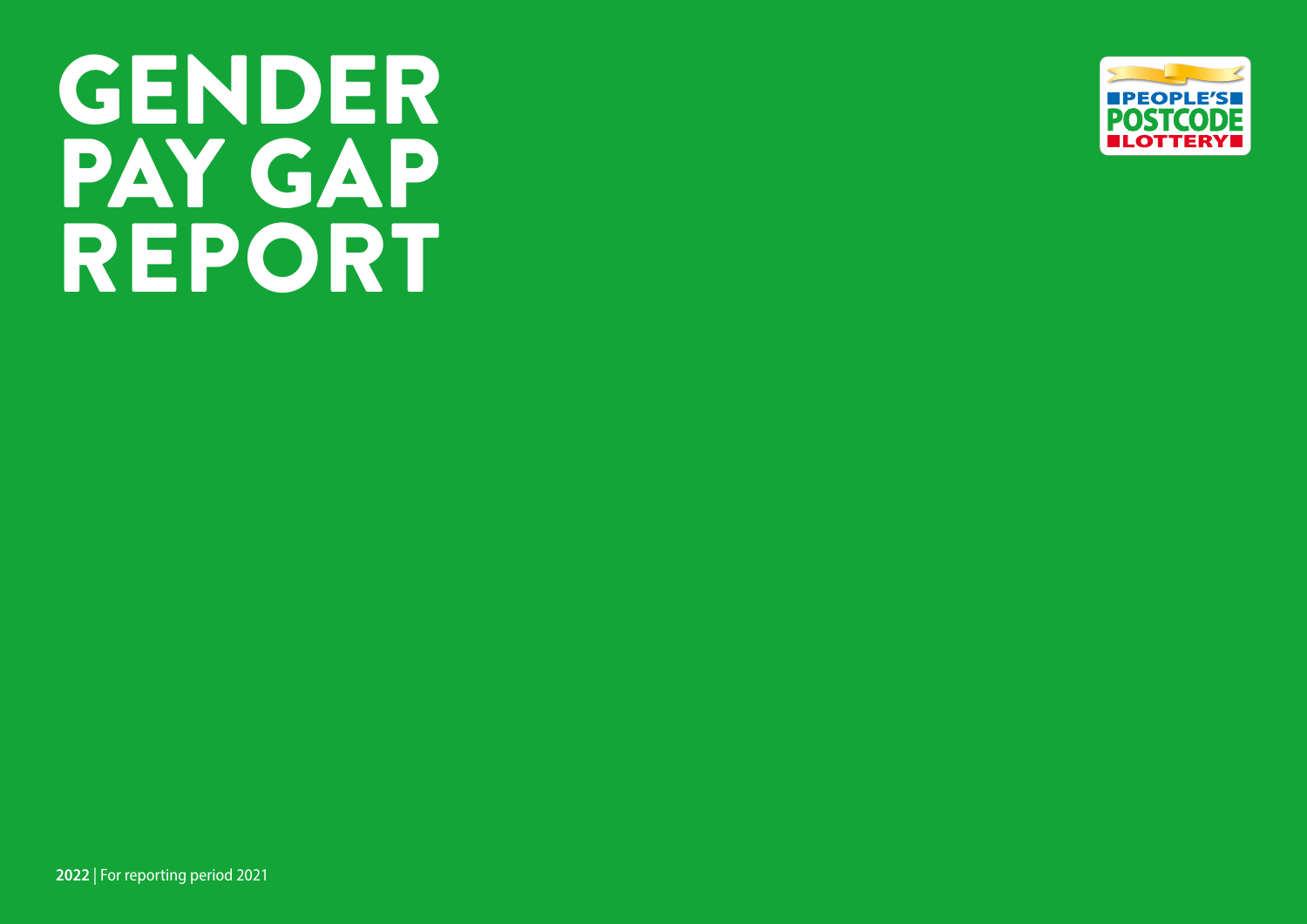

## GENDER PAY GAI REPORT 2022

*" Tackling inequalities and driving positive change. This is part of our character as a leading fundraiser and employer."*

Progress against closing our gender pay gap is being made in some areas. There is more to do, and we are taking actions to improve this.

Our headline figures show the mean gender pay gap has reduced by 1.5% and the median gender pay gap has increased slightly by 0.3%. Team representation and distribution continues to impact our gender pay gap.

Tackling inequalities and driving positive change. This is part of our character as a leading fundraiser and employer. It is our ambition to progressively close the gap and build a more diverse team and create a more inclusive environment.

Clara Govier Managing Director People's Postcode Lottery



### THE GENDER PAY GAP

All UK organisations with more than 250 employees must publish their gender pay gap figures.

The gender pay gap is different to equal pay. Equal pay deals with men and women being paid equally for doing the same or similar job with the same or similar skills and experience. Gender pay gap looks at the average pay of all men and the average pay of all women across the business, regardless of role and seniority.

Although current legislation requires employers to report on men and women, we recognise gender is not binary and some team members may not identify as male or female.

Snapshot date: 5 April 2021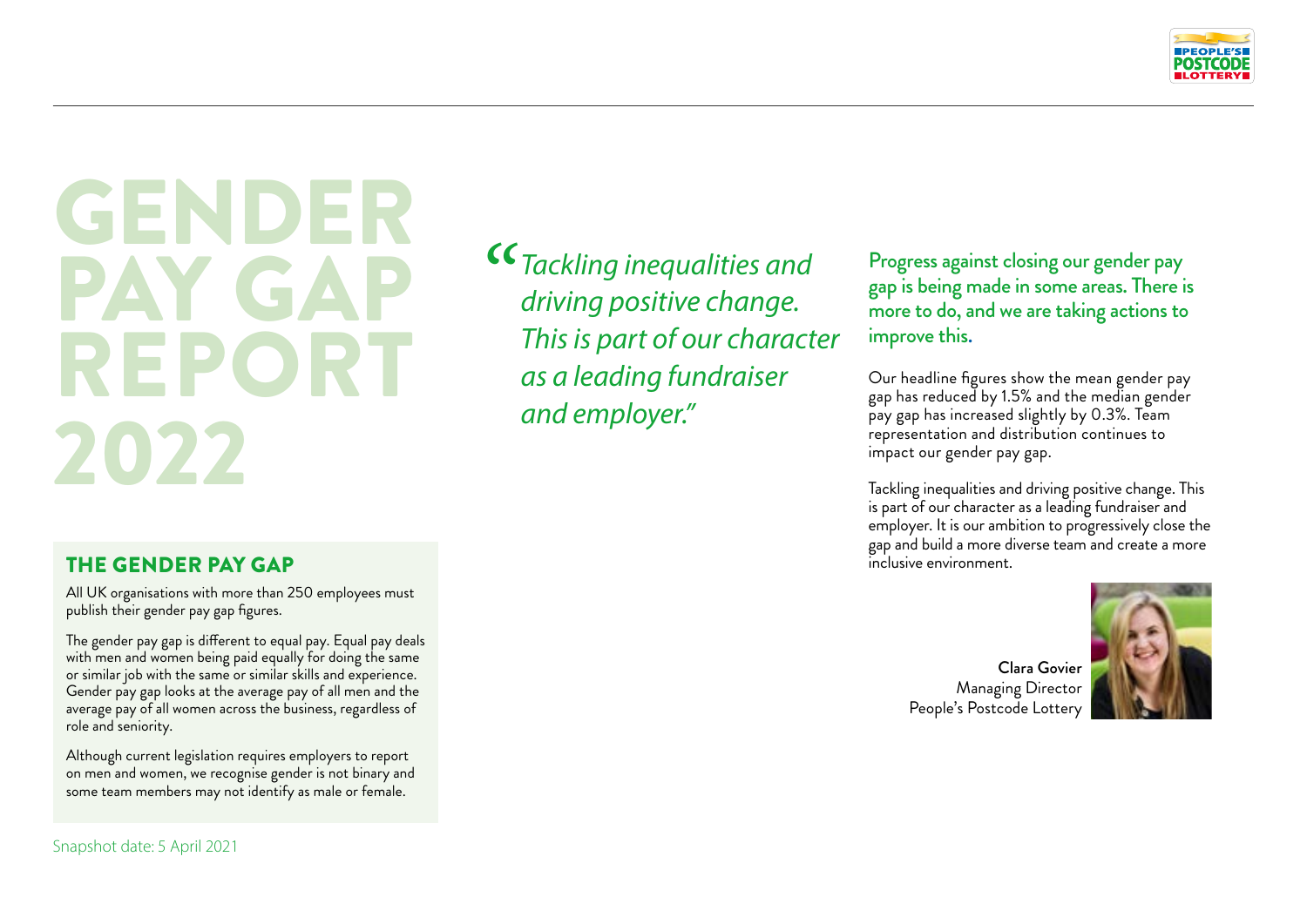

I am encouraged by the progress we have made since publishing our last report. We have introduced all the targets outlined last year.

Our competency framework now provides team members with a fair, clear, and sustainable merit-based path for pay progression. We continue to review and develop our recruitment practices to ensure we are reaching diverse talent. Across all areas of the business, we are continuing to act on the results of our EDI audit.

We are committed to gender equity. We know there is no quick fix to reducing our pay gap. Our focus is on creating the building blocks for the future that will support us to do so.

Our aim is to be a great place to work for everyone.

Over the past year, we have focused on and strengthened our efforts to support all 387 team members and their mental, physical, and financial wellbeing.

I am proud of what we have achieved, and the work already undertaken.

There is more to do, and we will continue to be ambitious and work hard to create change.



Laura Anderson Head of HR People's Postcode Lottery



#### **Useful Terms**

Equal pay = same pay for the same work, regardless of sex.

Gender pay gap = the difference between the average pay of men and women across the whole business.

Negative figure = the gap favours women.

Positive figure = the gap favours men.

Mean = total male hourly rate + total female hourly rate ÷ total people.

Median = women's mid-range hourly rate ÷ men's mid-range hourly rate.

Pay quartile = when the organisation is split into four equal sized groupings of employees based on their hourly earnings (including bonuses) and then the gender split is recorded.